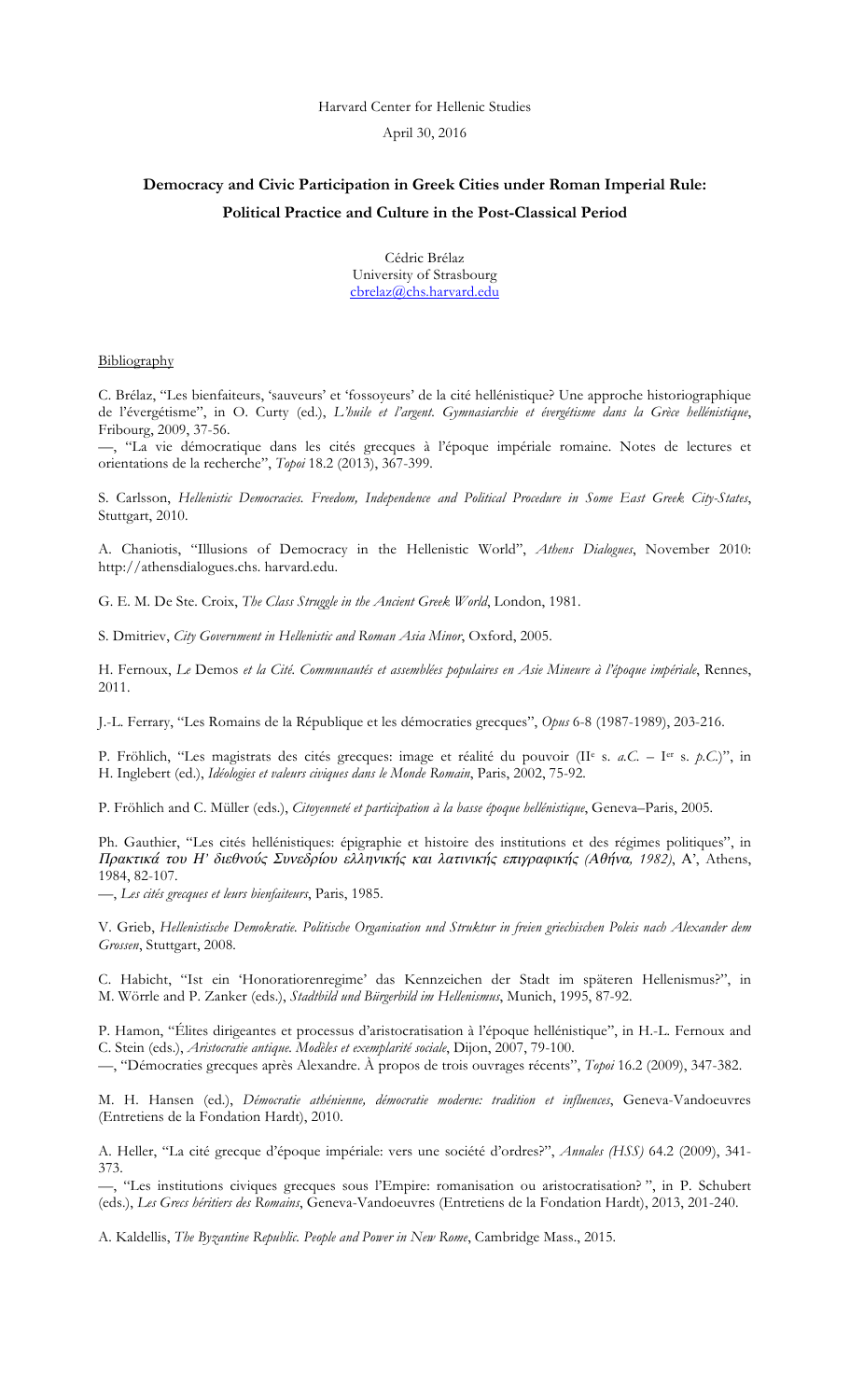C. T. Kuhn, "Emotionality in the political culture of the Graeco-Roman East: the role of acclamations", in A. Chaniotis (eds.), *Unveiling Emotions. Sources and Methods for the Study of Emotions in the Greek World*, Stuttgart, 2012, 295-316.

U. Kunnert, *Bürger unter sich. Phylen in den Städten des kaiserzeitlichen Ostens*, Basel, 2012.

J. H. W. G. Liebeschuetz, *Decline and Fall of the Roman City*, Oxford, 2001.

J. Ma, "Public Speech and Community in Dio Chrysostom's *Euboikos*", in S. Swain (ed.), *Dio Chrysostom. Politics, Letters, and Philosophy*, Oxford, 2000, 108-124.

F. Millar, "The Greek City in the Roman Period", in M. H. Hansen (ed.), *The Ancient Greek City-State*, Copenhagen, 1993, 232-260.

A. C. Miller, *Corinthian Democracy. Democratic Discourse in 1 Corinthians*, Eugene, OR (Princeton Theological Monograph Series, 220), 2015.

J. Ober and C. Hedrick (eds.), *Demokratia: A Conversation on Democracies, Ancient and Modern*, Princeton 1996.

P. Porena, "Forme di partecipazione politica cittadina e contatti con il potere imperiale", in F. Amarelli (ed.), *Politica e partecipazione nelle città dell'Impero Romano*, Rome, 2005, 13-92

F. Quass, *Die Honoratiorenschicht in den Städten des griechischen Ostens. Untersuchungen zur politischen und sozialen Entwicklung in hellenistischer und römischer Zeit*, Stuttgart, 1993.

G. Salmeri, "Reconstructing the Political Life and Culture of the Greek Cities of the Roman Empire", in O.M. van Nijf and R. Alston (eds.), *Political Culture in the Greek City after the Classical Age*, Leiden, 2011, 197-214.

J. Touloumakos, *Der Einfluss Roms auf die Staatsform der griechischen Stadtstaaten des Festlandes und der Inseln im ersten und zweiten Jhdt. v. Chr.*, Göttingen, 1967.

M. Wörrle, "Maroneia im Umbruch. Von der hellenistischen zur kaiserzeitlichen Polis", *Chiron* 34 (2004), 149- 167.

A. Zuiderhoek, "On the Political Sociology of the Imperial Greek City", *GRBS* 48 (2008), 417-445.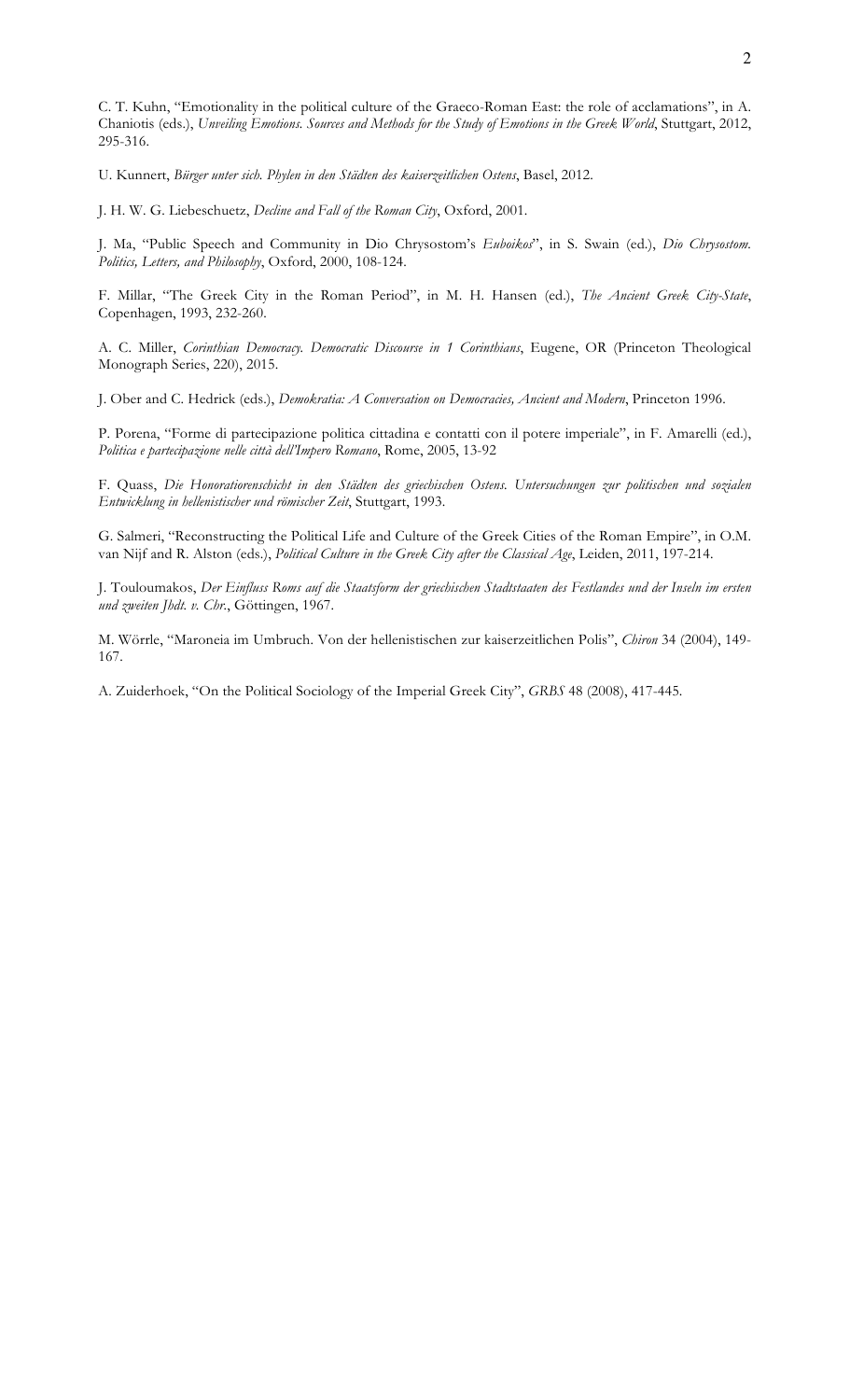#### Sources

#### **1. Livy 34.51.5-6.**

T. Quinctius Flamininus [in Thessaly in 194 BC] chose the senate and magistrates mainly on the basis of property and strove to make that element in the community more influential which found it advantageous to have everything peaceful and quiet.

#### **2. Syll3. 646. Decree of the Senate on the affairs of Thisbe, 170 BCE.**

(…) About magistracies and about sanctuaries and revenues, that they [*scil.* the Thisbeans who remained in Rome's friendship] might have control of them; concerning this matter, it was resolved thus: that those who entered our friendship before Gaius Lucretius brought up his army to the city of Thisbe should have control for the next ten years. Resolved. (…)

#### **3. Pausanias 7.16.9.**

The walls of all the cities that had made war against Rome Mummius [in Achaea in 146 BC] demolished, disarming the inhabitants, even before assistant commissioners were despatched from Rome, and when these did arrive, he proceeded to put down democracies and to establish governments based on a property qualification.

#### **4. M. Ricl and H. Malay,** *EA* **45 (2012), 73-87 (AE 2012, 1478-1479). Decrees from the Lydian city of Julia Gordos, 1st cent. CE.**

4a. Tatias (honoured) her father Attalos, Menandros his father-in-law, Kleon, Attalos their grandfather, the relatives Attalos. Farewell! 'If a lion's heart did not lie in this grave, I would not have put my feet (next) to this stele'. The People of Iulia and the People of Lora honoured Attalos, son of Dionysios with a golden wreath. The (following) proposal was introduced by (the) strategoi Menandros, son of Demetrios, Lucius Antonius <Eu>phron, Asklepides, son of Hephaistion, with the consent of Metrophanes, son of Neon, the secretary: since Attalos, son of Dionysios – a man of perfect character belonging to a most noble family, who in the offices entrusted to him most valiantly and loyally served his fatherland, and also provided his assistance in the other needs, and who in the time of his own strategia, when the tribute-roll had been for many years in disorder, through his own diligence, putting great efforts into it, set it straight and restored the (tribute)roll to the People, a loving father to his daughter and affectionate (father-in-law) to his son-in-law, who treated his daughter's children with tender love and behaved with virtue and honesty towards his relatives, a man excelling in moderation, and in every respect a man who had reached full measure of complete excellence – (since he) has now departed to the unavoidable place, it was decreed by the Council and the People that the baths be closed and Attalos be honoured with a marble statue and a painted image which will be set up in a conspicuous place in the city, wherever Menandros, his son-in-law, chooses, and the following text be inscribed: "The People honoured Attalos, son of Dionysios, a man who excelled in honesty, courage and soundness of mind, for all his virtue"; moreover, a copy of the decree will be inscribed on a stele and erected by the tomb. Whoever damages this stele or buries someone else, may he not find Goddess Thesmophoros favourable.

4b. In the year 154, on the eighth day of the month Pereitios. Tatias honoured her son Attalos, Kleon his brother, Apphias her husband, Tatias her father, Apphias her brother-in-law, Galates his foster-brother. The proposal having been introduced by (the) strategoi Demainetos, son of Kleon, Apollonios, son of Artemidoros, Papias, son of Apollonios, with the consent of the secretary of the People Platon, son of Agemachos, it was decreed by the Council and the People of Iulia Gordos and the Roman businessmen: since Attalos, son of Menandros – a generous man, most noble on his father's and ancestors' side, a dekaprotos, who has performed every office and liturgy as agoranomos and strategos [and ste]phane[phoros] for several terms [ ] for public good, and having set up(?) a fine example of distinction and glory, most devoted to the citizens, most loving to his relatives, most perfect to his brother Kleon dekaprotos and most dignified patron of the people in all its needs, and (having) what is also a part of the noblest praise – the affection for his (immediate) family –, was now taken from life by the daemon who tramples down everything, having left the greatest grief and sympathy to his brother and his mother and his wife and his [daughter], and (since) it is proper that the ones who lived so gloriously and virtuously for their fatherland first be honoured [for everything] while (still) alive and after their death be given a fitting funeral, on that account it was resolved that the baths and workshops be closed during his funeral, and that Attalos be ho[noured] with a painted portrait overlaid with gold and a gold portrait and a [marble] statue, and be escorted to the grave by his fatherland, and that this decree be read out aloud at his funeral for the consolation of his family: "The People of Iulia Gordos honoured Attalos, son of Menandros for all his dignity and virtue"; let this decree be inscribed on the grave, as well. If somebody damages this stele or buries someone else, may he not find Goddess Thesmophoros favourable.

## **5. AE 2006, 1426. Decree from Akmonia, 68 CE.**

(…) Markos Iounios Loupos, son of Markos, from the tribe Sabatina, archon for the second time : I introduced the proposal ; Menekrates son of Kokos, archon for the second time : I introduced the proposal ; Glykon son of Menophantos, archon : I introduced the proposal. *Dogmatographoi* drawn by lots: Phoinix son of Phoinix, Alexandros son of Alexandros, Philippos son of Philippos Praxias. Ratified the sixth day before the Ides of April when P. Galerius Trachalus and L. Silius Italicus were consuls, the year 152, the 17th of the month Artemision. Votes registered by Hermogenes, public slave. (…)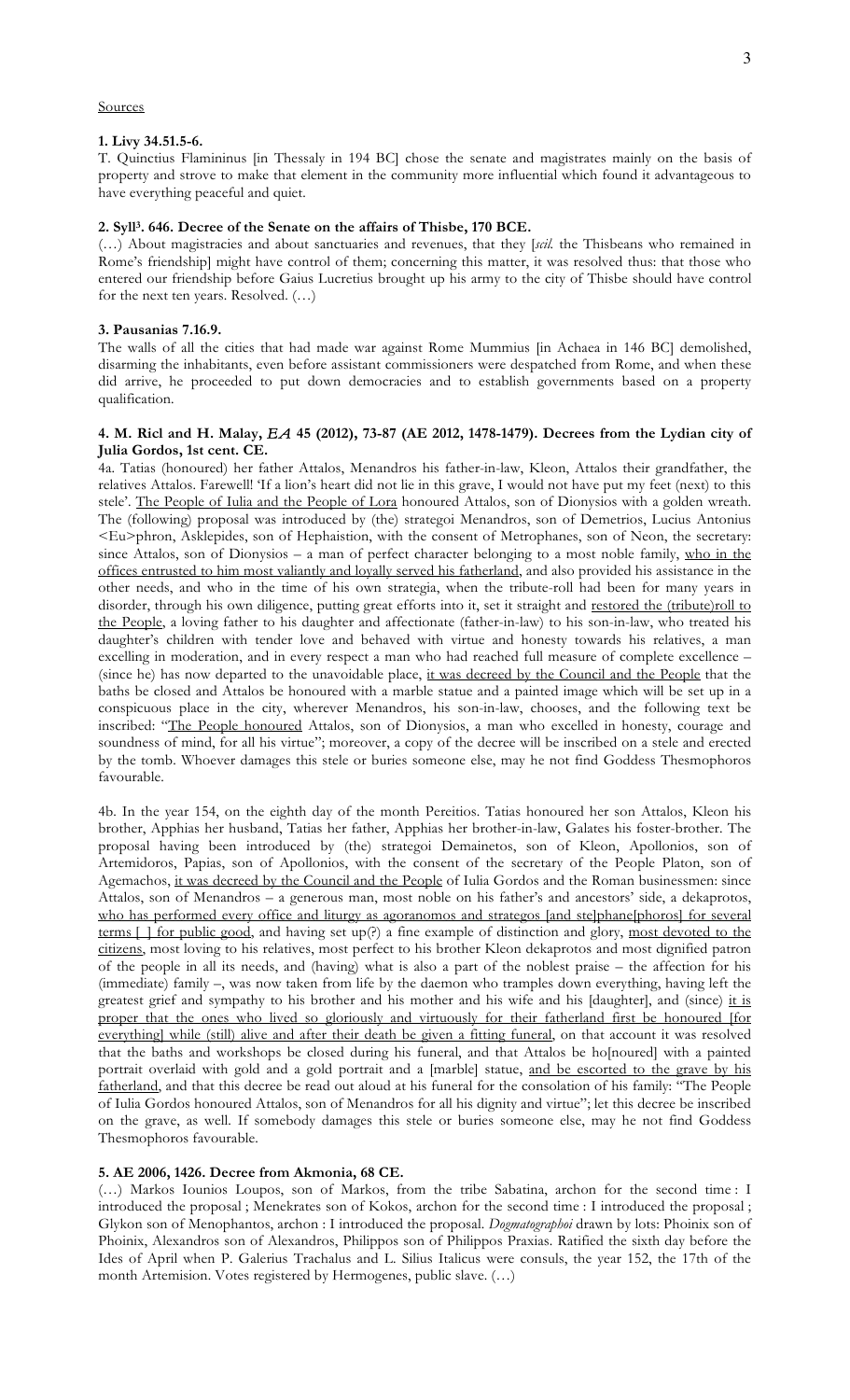#### **6. IAph2007 11.16. Decree from Aphrodisias, mid-first century CE.**

[--- because of] his generosity to the People, behaving with goodwill for the common interest in all things, having continuously provided everything that was deserving of honour. In return for which the People gave and decreed for him burial and funerary rites in the city, in the public ergasteria opposite the Councilchamber, returning his goodwill as stated in the decree. Now, when the Council was discussing these matters, Adrastos came forward, being on this occasion too concerned for his native city and, unwilling that the income of the city should be reduced, but preferring what was helpful for the city, thought it proper that the place of the tomb should be relocated in ?his own ergasteria; it was decided by the Council and the People that, while the original decree of a tomb should stand, he should be allowed to prepare the Heroon in ?his own ergasteria.

# **7. IGR IV 145. Decree from Cyzicus, 37 CE.**

(…) the people, considering their presence [scil. the king of Thrace and his relatives] to be most pleasing, with all zeal directed the magistrates to introduce a decree of welcome to them through which they should give thanks to them through their mother Tryphaena for the benefactions she desired to give to the city, and to make plan also the attitude of the people to them. Therefore the people voted to praise (...).

# **8. Dio Chrysostom,** *Euboean Discourse (VII)***, 24-26.**

A big crowd (*ochlos*) herded in [in the theatre] together and a tremendous uproar and shouting, so that I thought they were all fighting with one another. (...) Now at first the crowd deliberated on other matters for a considerable while, and they kept up a shouting, at one time in gentle fashion and all of them in cheerful mood, as they applauded certain speakers, but at other times with vehemence and in wrath. (…) And other men would come forward, or stand up where they were, and address the multitude (*plethos*), sometimes using a few words, at other times making long speeches.

## **9. SEG LI 1813. Transcription of acclamations from Termessos, mid-third cent. CE. Transl. C. Kuhn.**

Let him who (acts) on behalf of the city reside! Let him who (acts) on behalf of peace reside! This is of benefit to the city! A decree for the brigand chaser! Let the well-born brigand chaser guard the city! Let him who has killed brigands guard the city! Let him who has often acted as legal representative (*ekdikos*) for the city guard the city!  $(...)$ 

#### **10. Plutarch,** *Life of Publicola***, 10.7.**

Wishing now to make not only himself but also the government, instead of formidable, submissive and agreeable to the multitude, he removed the axes from the lictors' rods, and when he came into the assembly, inclined and lowered the rods themselves to the people, emphasizing the majesty of the Republic (*demokratia*).

## **11. Pausanias 1.3.3.**

A portico is built behind with pictures of the gods called the Twelve. On the wall opposite are painted Theseus, Democracy and Demos. The picture represents Theseus as the one who gave the Athenians political equality. By other means also has the report spread among men that Theseus bestowed sovereignty upon the people, and that from his time they continued under a democratical government, until Peisistratus rose up and became despot.

# **12. Plutarch,** *On monarchy, democracy, and oligarchy***, 826C-827C.**

(…) We must consider what is the best form of government (*politeia*). (…) There are three forms of government, monarchy, oligarchy, and democracy, a comparison of which is given by Herodotus in his third book. (…) But if he [the statesman, *o politikos aner*] were given the choice among governments, like so many tools, he would follow Plato's advice and choose no other than monarchy, the only one which is able to sustain that top note of virtue, high in the highest sense, and never let it be tuned down under compulsion or expediency.

# **13. Dio Chrysostom,** *Third Discourse on Kingship (III)***, 47.**

(…) possibly the most impracticable one of all [the forms of government], the one that expects by the selfcontrol and virtue of the common people (*demos*) some day to find an equitable constitution based on law. Men call it "democracy" —a specious and inoffensive name, if the thing were but practicable (*dunaton*).

## **14. Aelius Aristides,** *Praise of Rome***, 36-38.**

Your state [the state of the Roman Emperor] is administered like a single city, and you choose governors for the whole world as if it were one city holding an election. They are to protect and care for the governed, not to be their masters. (…) You might say that people are now ruled by the legate only as much as they please. Is not this better than any democracy?

## **15. SEG LI 1832; AE 2007, 1512a.** *Stadiasmos Patarensis***, 43 CE.**

To the Emperor Claudius (…), the Lycians, who are the friends of the Romans and of Caesar, faithful allies, for they were freed by his divine providence from civil war, from anarchy and from brigandage and for they recovered concord, equality in administration of justice and their ancestral laws (*patrioi nomoi*), whereas the government (*politeia*) was transferred from the thoughtless multitude (*plethos*) to the councillors who were selected from among the best (*aristoi*) (…).